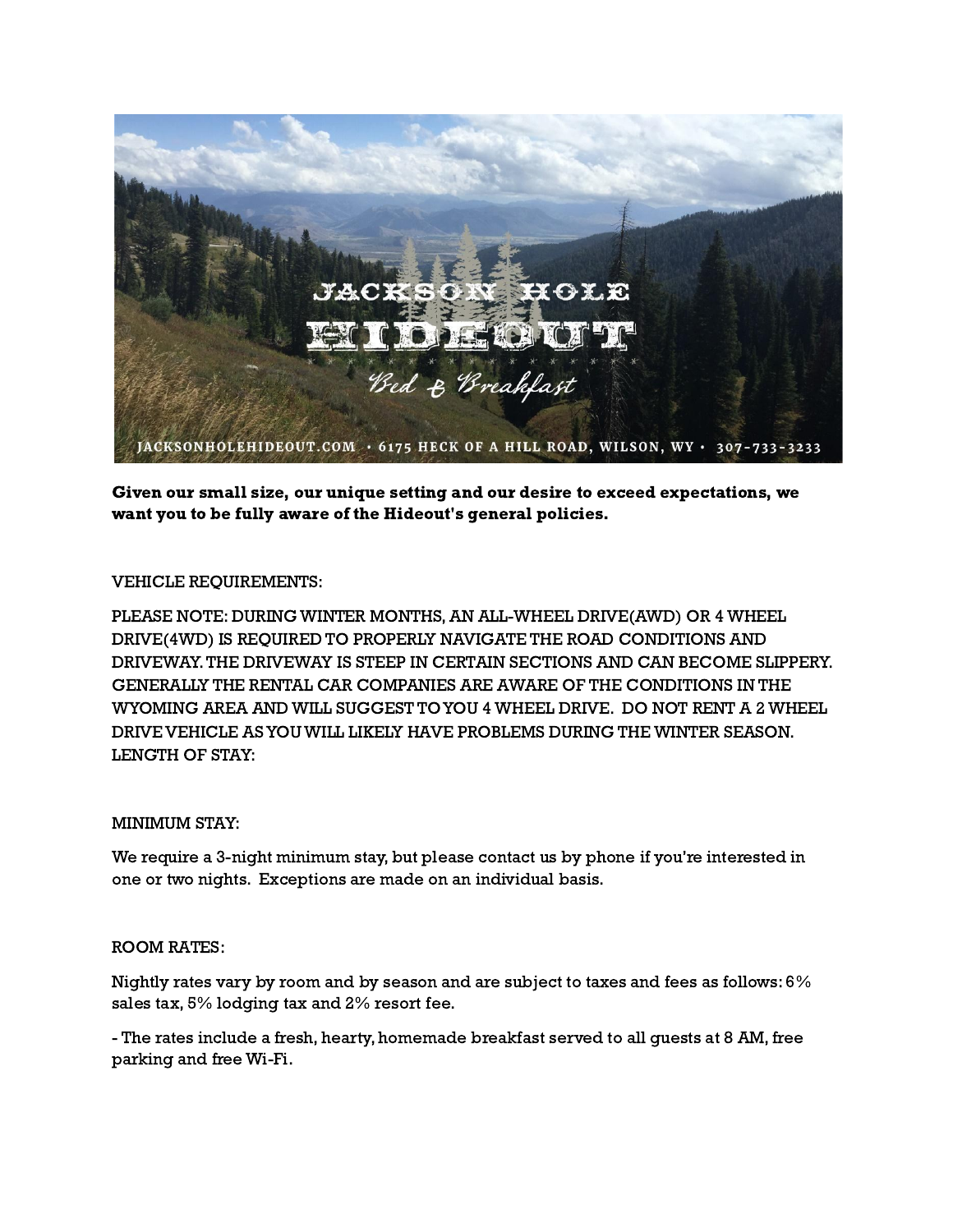- Guests also have access to a 24/7 beverage and snack bar, a full-size refrigerator and microwave, a gas grill, laundry facilities (when not in use by B&B), great room with fireplace, a piano, a small library, board games and puzzles, satellite television, and an outdoor fire pit.

- And we loan out items like hiking poles, binoculars, coolers, picnic blankets, sunscreen and bear spray.

### EXTRA PERSONS:

Maximum occupancy for the guest suite is 4, and for each of the other guest rooms is 2. If we are able to accommodate an extra person via a built-in window seat, a sofa or a twin-size air mattress (which will depend upon the room selected), there will be a \$25 per person per night charge for those over 12 years of age. Extra persons must be discussed and confirmed with the innkeepers prior to booking.

# DEPOSIT POLICY:

We require a 50% deposit of the total cost to confirm your reservation. The remaining balance is due 30 days prior to your arrival and will be processed automatically unless instructed otherwise. For reservations made within 30 days of arrival or those made for one night only, you will be charged in full at the time of making your reservation. And, for "same day" reservations, you will need to contact us by phone. Please note that we accept Visa, MasterCard, Discover and American Express.

### CANCELLATION POLICY:

The following policy pertains only to reservations made directly with us via phone or our website. Reservations made through other online travel agencies or sources are bound by the cancellation policies of those agencies.

For cancellations made at least 30 days prior to arrival, we will provide a full refund. For cancellations made within 30 days of arrival and for no-shows, all monies (that is, the charges for the entire reservation - deposit, remaining balance, taxes and fees) will be forfeited. Should we be able to re-book the cancelled room per our policies and reservation system settings, we will promptly refund the initial deposit.

### CHECK-IN:

### Between 4-7 PM.

Given our lack of front desk and staff, we do not do early or late check-ins unless you contact us 24-48 hours prior to your arrival to make special arrangements. We also discourage check-in after 10 PM in order to limit disruption to other guests (though we certainly understand travel delays occur).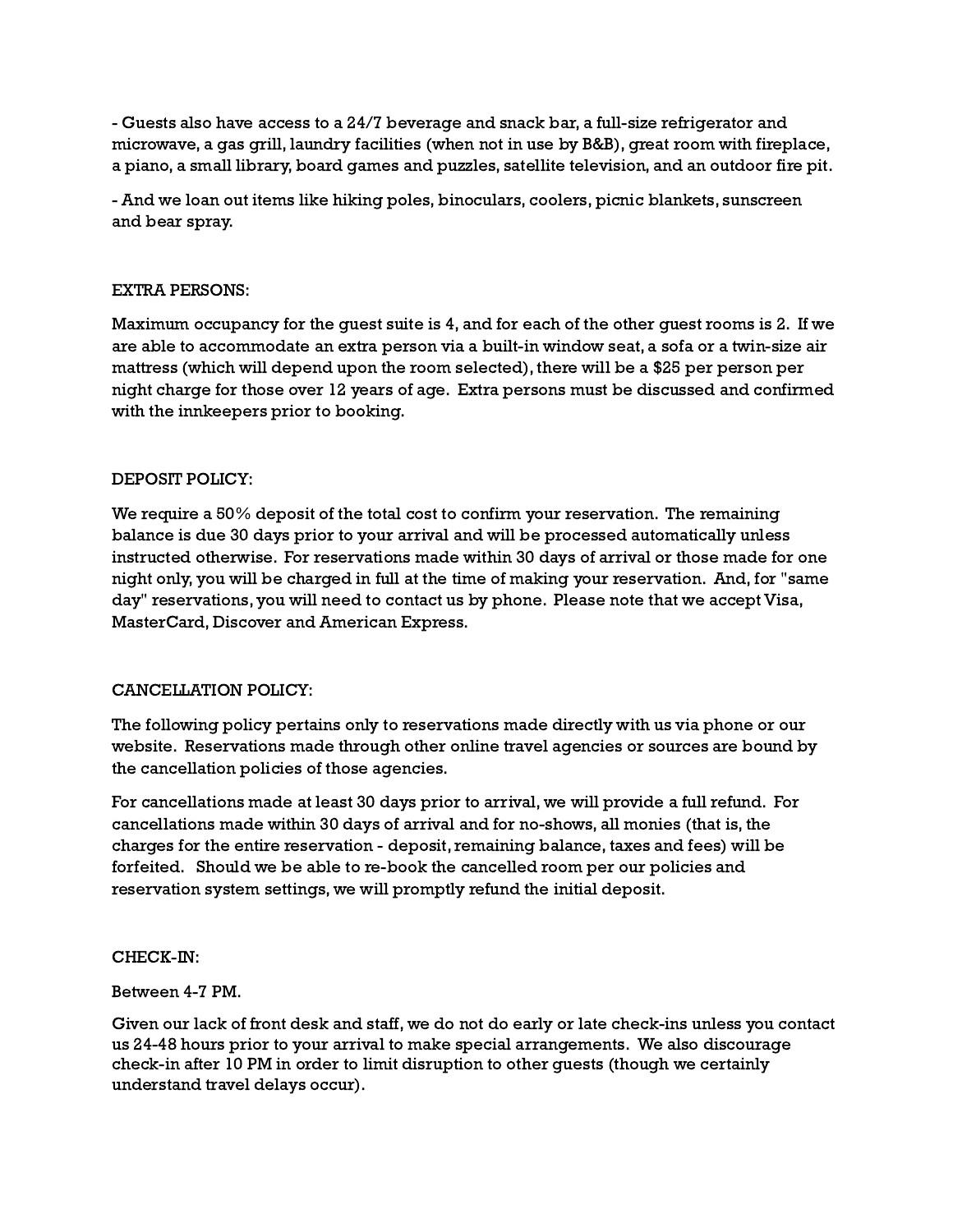Should we miss you during our check-in period, you will find a note on the front door from us.

#### CHECK-OUT:

By 10 AM.

### SMOKE-FREE PROPERTY:

The Hideout is a smoke free property both indoors and out. For our purposes, smoke free means no smoke producing tobacco products, and no e-cigarettes, vaporizers or other nicotine delivery devices. Offending guests may be asked to leave the property.

### ACCESSIBILITY:

As the home has multiple levels due to its hillside location, guests will have to use stairs to enter and move around the home. The innkeepers are available to assist with luggage handling. Also, we recommend your rental vehicle have all-wheel drive and good tires with visible tread. This will help you better navigate our driveway and other gravel roads throughout the valley, no matter the weather conditions.

### CHILDREN:

Children are welcome at the Hideout, but the unique layout and design of the home requires parents to keep a close watch. For very young children, we have both a portable pack 'n play (with bed linens) and a high chair ready for your visit.

### HOUSEKEEPING SERVICES:

Your room will be cleaned at your request, generally between 9:30 – 11:30 AM. Towels will be changed out at your request, and bed linens will be changed out for stays of 4 or more nights.

### RECREATIONAL EQUIPMENT RENTAL:

THE JACKSON HOLE HIDEOUT provides recreational equipment free of charge such as (2) single kayaks,(2)paddleboards,(2) fly fishing poles,(2) electric bikes(20-50 mile range), etc. However, prior to use, each user shall be required to sign our waiver and release of liability form and provide the form to the innkeepers.The equipment is provided on a first come first serve basis with no reservations. Tell the innkeepers what you would like to use when you arrive.